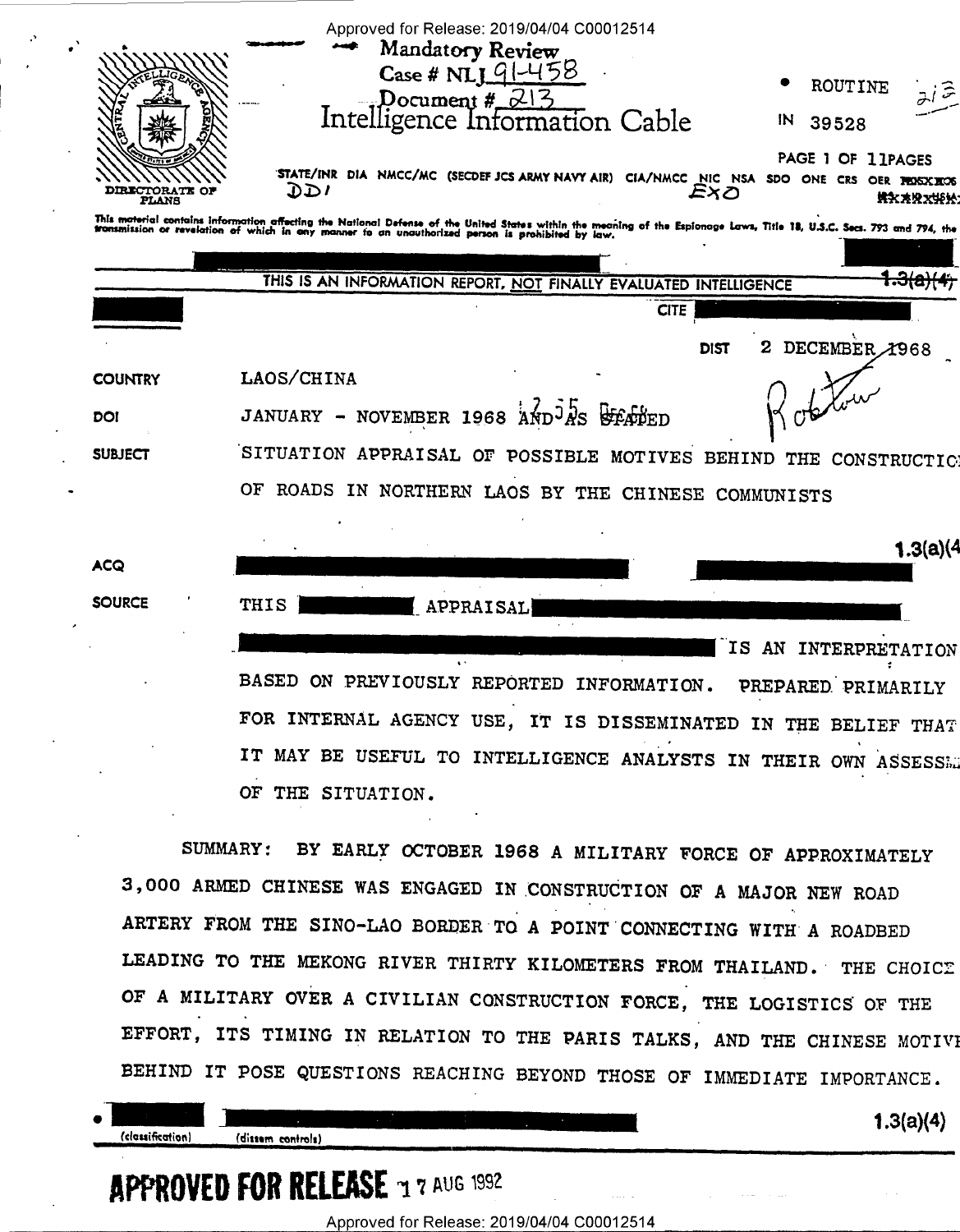- ' Approved for Release: 2019/04/04 C00012514 iN 39528  $1.3(a)(4)$ PAGE 2 OF PLANGES Y. ٠

-ruwnw -~'- cwfion' V ' <sup>W</sup>"T —"fi'v"-" '\'I?Ifh'i'|||'u nu] '

 $1.3(a)(4)$ 

 $1.3(a)(4)$ 

 $\sim$ 

ON ITS OUTCOME MAY REST THE SPONSORSHIP OF THE THAI SUBVERSIVE MOVEMENT AND THE CONTROL OVER THE PATHET LAO ELEMENTS CLOSEST TO THE CHINESE BORDER. END OF SUMMARY

1. PERHAPS THE MOST SURPRISING THING ABOUT THE CHINESE COMMUNIST ROAD PROJECT IN NORTHWEST LAOS IS THAT ANYONE SHOULD BE SURPRISED BY IT. THERE ARE REPORTS OF CHINESE ROAD BUILDING PROJECTS WHICH DATE FROM 1962. MORE RECENTLY THERE IS CLEAR EVIDENCE OF CHINESE INTENTIONS DATING BACK TO JANUARY 1968 AND EVEN INDICATIONS THAT, BUT FOR INTERNAL DISRUPTIONS PRESUMABLY CAUSED BY THE CULTURAL REVOLTUION, THEY WOULD BE MUCH FARTHER ALONG NOW.

2. CLASSICALLY, THE CHINESE FIRST PREPARED THEIR LOGISTICS BASE.

 $\blacksquare$  OFFICIALS  $_{\text{FROM}}$  1.3(a)(4) SHANG-YUNG /QD 8148/, CHINA, INSTRUCTED VILLAGERS IN NAM HOO /QD 8259/. CHINA IN JANUARY 1968 TO INCREASE THEIR RICE PRODUCTION GOALS IN-ORDER TO SUPPORT CONSTRUCTION WORKERS WHO WOULD BUILD A MOTORABLE ROAD FROM THE SINO-LAO BORDER AT QD 7846 TO BAN BATENE /QD 7744/, LAOS, AND THEE ,SOUTHWEST TO NAM THA /QD 5018/. THIS ENTERPRISE WAS DESCRIBED AT THAT TIME AS A SUPPLY ROUTE TO SUPPORT THE PATHET LAO.

3. NEVERTHELESS, IT WAS FIVE MONTHS LATER BEFORE CHINESE SOLDIERS APPEARED IN LAOS PERMANENTLY /EXCURSIONS OF ONE OR TWO DAYS HAVE BEEN COMMON FOR SOME TIME/ WITH SURVEYING INSTRUMENTS, CONSTRUCTION TOOLS,

 $\bullet$  .

(classification) (dissem controls)

 $\blacksquare$  . The contract of the contract of the contract of the contract of the contract of the contract of the contract of the contract of the contract of the contract of the contract of the contract of the contract of the

 $\tilde{\phantom{a}}$ 

 $\mathbf 2$ 1 classification)

(dissem controls)

' \_\_ \_\_.. \_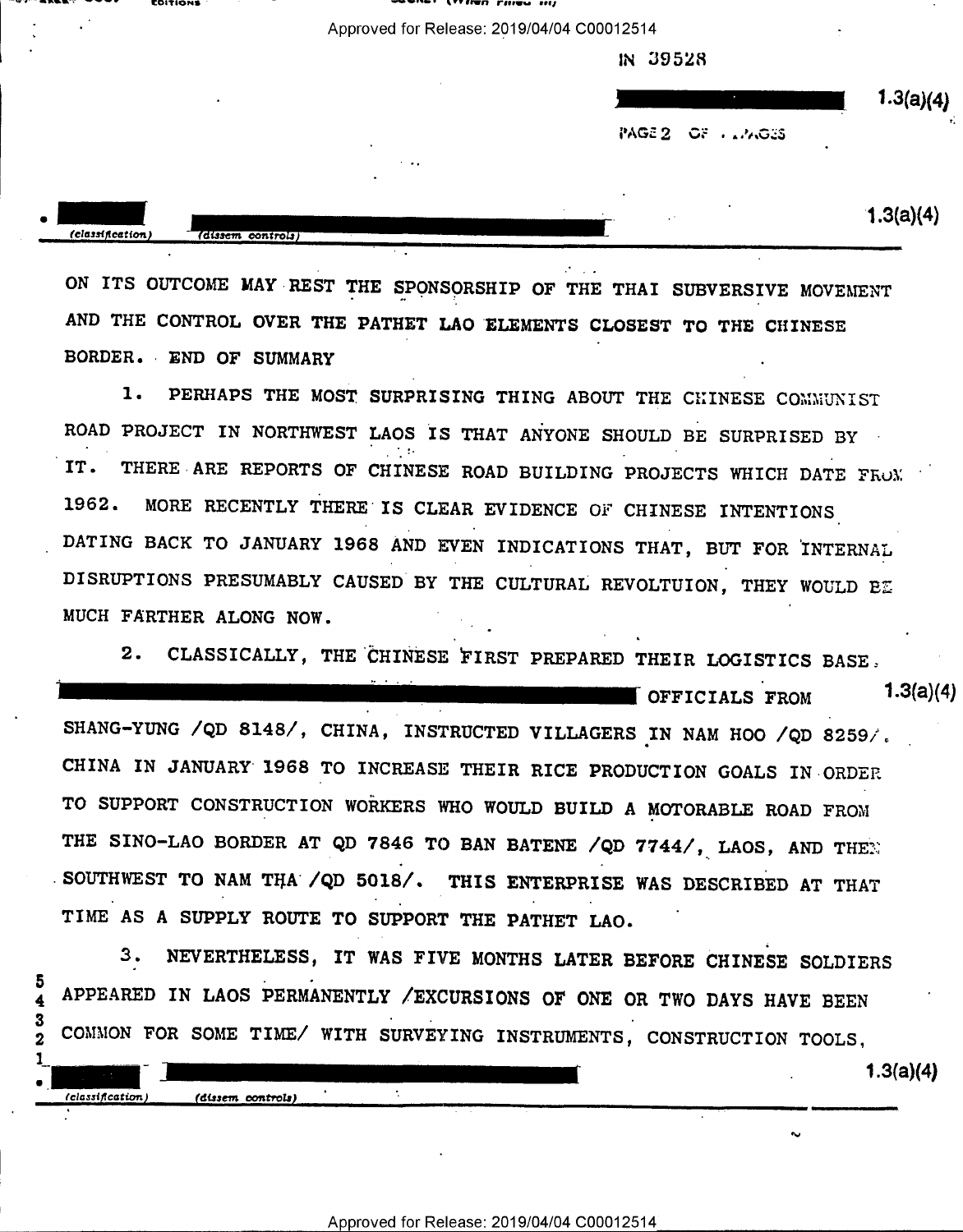PAGE3 OF11 PAGES

 $1.3(a)(4)$ 

(classification)

(dissem controls)

**1.3**(a)(4

 $\cdot$  1.3(a)(4)

AND ANTIAIRCRAFT /AA/ WEAPONS. THE SIZE AND MAKEUP OF THE FORCE, ONE ENGINEERING COMPANY AND FIVE INFANTRY COMPANIES, DID NOT AT THIS TIME FLAG IT AS A PRECURSOR OF THE LARGER ELEMENTS TO FOLLOW, ALTHOUGH THE PRESENCE OF A 105MM HOWITZER AND TWO 57MM AA GUNS HINTED THAT THEY DID NOT EXPECT THEIR EFFORTS TO GO UNCHALLENGED. INDEED BY OCTOBER THEY HAD SWOLLEN TO A FORCE OF APPROXIMATELY 3,000 MEN, ONE-THIRD OF THEM COMBAT TROOPS, WITH A MOTORIZED SURFACE ROLLER, PNEUMATIC DRILLS AND COMPRESSORS NINE OR TEN BULLDOZERS, AND HAND TOOLS. THEIR ANNOUNCED INTENTION WAS TO CUT A ROAD SIX METERS WIDE FROM THE YUNNAN SALIENT TO MUONG SAI /RC 1200. THE EFFECT OF THIS WOULD BE CONNECT WITH OLD ROUTE 46 LEADING TO THE MER. AT PAK BENG /QC 2301/. ROUTE 46 IS NOT A MOTORABLE ROUTE BUT IT COULD AND MAY WELL BE USED AS A TRAIL BY COMMUNISTS INFILTRATING AND EXFILTRATI THAILAND VIA LAOS.

THIS INCURSION FORCE COULD NOT, OF COURSE, GO UNNOTICED, NOR 4. WAS THERE ANY INDICATION THAT THE CHINESE INTENDED IT TO. BY OPTING FOR DIRECT PARTICIPATION AT EVEN THE COOLIE LEVEL, THEY APPEARED TO TURN THEIR BACK ON ALL CHANCE FOR PLAUSIBLE DENIAL. WORKING THROUGH LOCAL LAO ADMINISTRATIVE OFFICERS USING CONSCRIPTED LAO LABOR WOULD HAVE PRESERVED A FIG LEAF OF RESPECTABILITY, BUT WOULD ALSO HAVE TIED THE CHINESE TO A MUCH SLOWER PACE. THAT THEY NEVERTHELESS ARE LOOKING  $\overline{c}$ TOWARDS A PROLONGED PERIOD OF GOOD RELATIONS WITH THE LOCAL JN

3  $\overline{2}$ 1

(classification)

(dissem controls)

5

4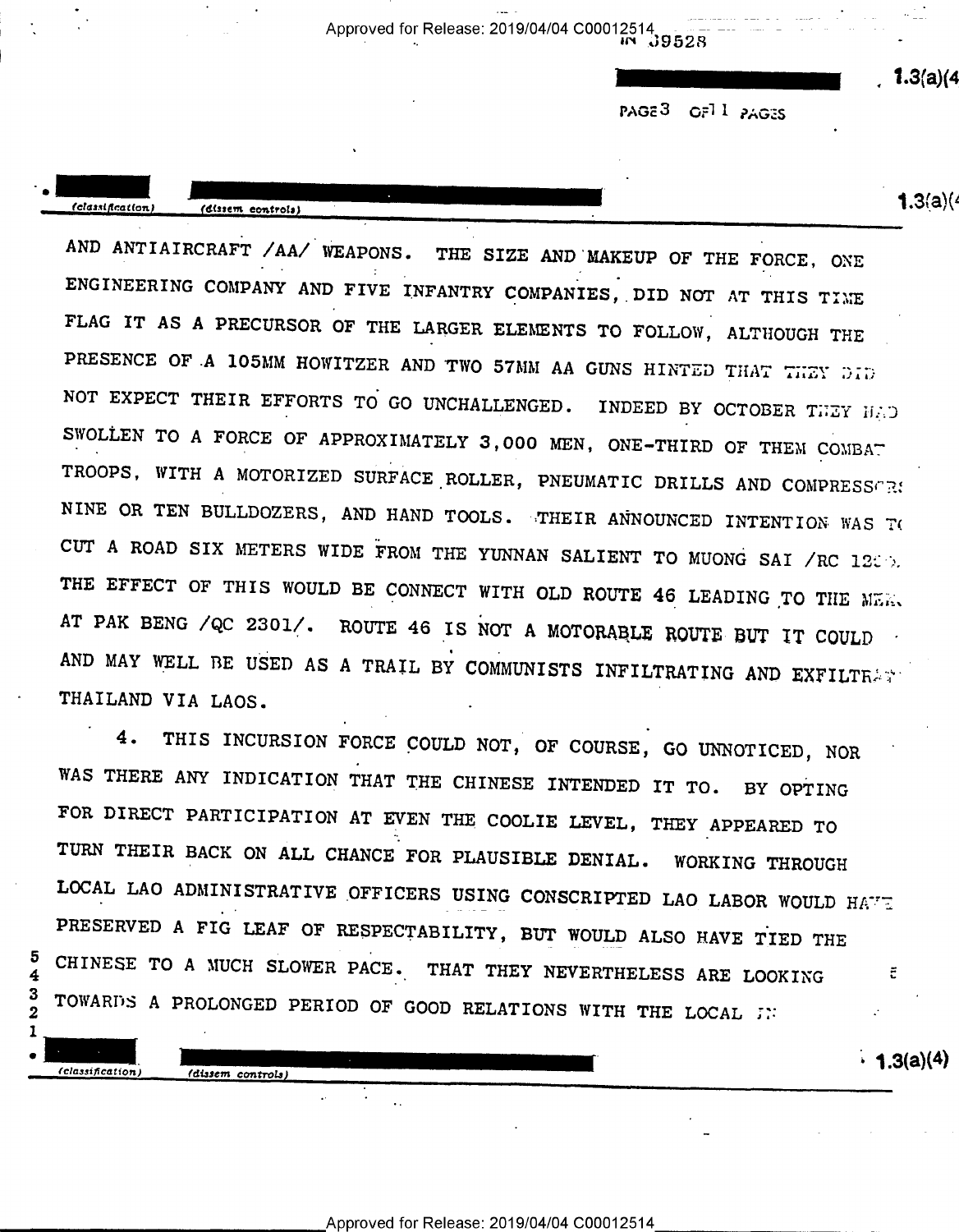IN 39528

 $1.3(a)$ 

PAGE4 OF II PAGES

 $1.3(a)(4)$ (classification) (dissem controls)

OR AT LEAST AN ABSENCE OF ANIMOSITY, IS EVIDENCED BY THE CHINESE DECISION TO SUPPLY THEIR FORCE ENTIRELY FROM YUNNAN, FOREGOING ANY EFFORT TO LIVE OFF THE LAND. ON 16 JUNE, FOR EXAMPLE, CONSTRUCTION STOPPED FOR TWO MONTHS BECAUSE THE TURMOIL IN CHINA HAD DISRUPTED TRANSPORTATION, AND SUPPLIES WERE NOT REACHING BAN BATENE. VILLAGERS WERE TOLD THAT CONSTRUCTION WOULD BE POSTPONED AND SOLDIERS WOULD AGAIN TAKE UP THEIR TOILS WHEN THE SITUATION RETURNED TO NORMAL. IT DID SO, AND THEY IN MID-AUGUST A CONVOY OF 208 TRUCKS APPEARED AT THE DID. BORDER BEARING MAO SLOGANS, AND THE PACE HAS NOT CLACKENED SINCE.

THE CHINESE PAY TWO WAYS FOR THE LUXURY OF USING  $5<sub>a</sub>$ THEIR OWN LABOR FORCE. ON ONE COUNT THEY RISK BEING CRITICIZED FOR INVADING A TERRIRORY OF AN OSTENSIBLY FRIENDLY AND NEUTRAL LAOS. HOWEVER, SINCE THEIR ROAD-BUILDING ACTIVITY IS CURRENTLY RESTRICTED TO AN OUT-OF-THE-WAY AREA CONTROLLED BY PATHET LAO AND NORTH VIETNAMESE FORCES AND THUS IS NOT OPEN TO INSPECTION BY OFFICIALS OF THE ROYAL LAO GOVERNMENT /RLG/ AND / OR THE WORLD PRESS, IT IS NOT LIKELY THAT THIS VIOLATION OF LAO SOVEREIGNTY WILL CAUSE MORE THAN A SLIGHT TREMOR ON THE WORLD'S PUBLIC 5 OPINION SEISMOGRAPH. ANOTHER PROBLEM THE CHINESE MUST G. HAVE CONSIDERED AND IDENTIFIED AS AN ACCEPTABLE RISK IS THE 芝  $(c | a \cdots c)$  ation

5

3

1

 $(dissem\ controls)$ 

 $1.3(a)(4)$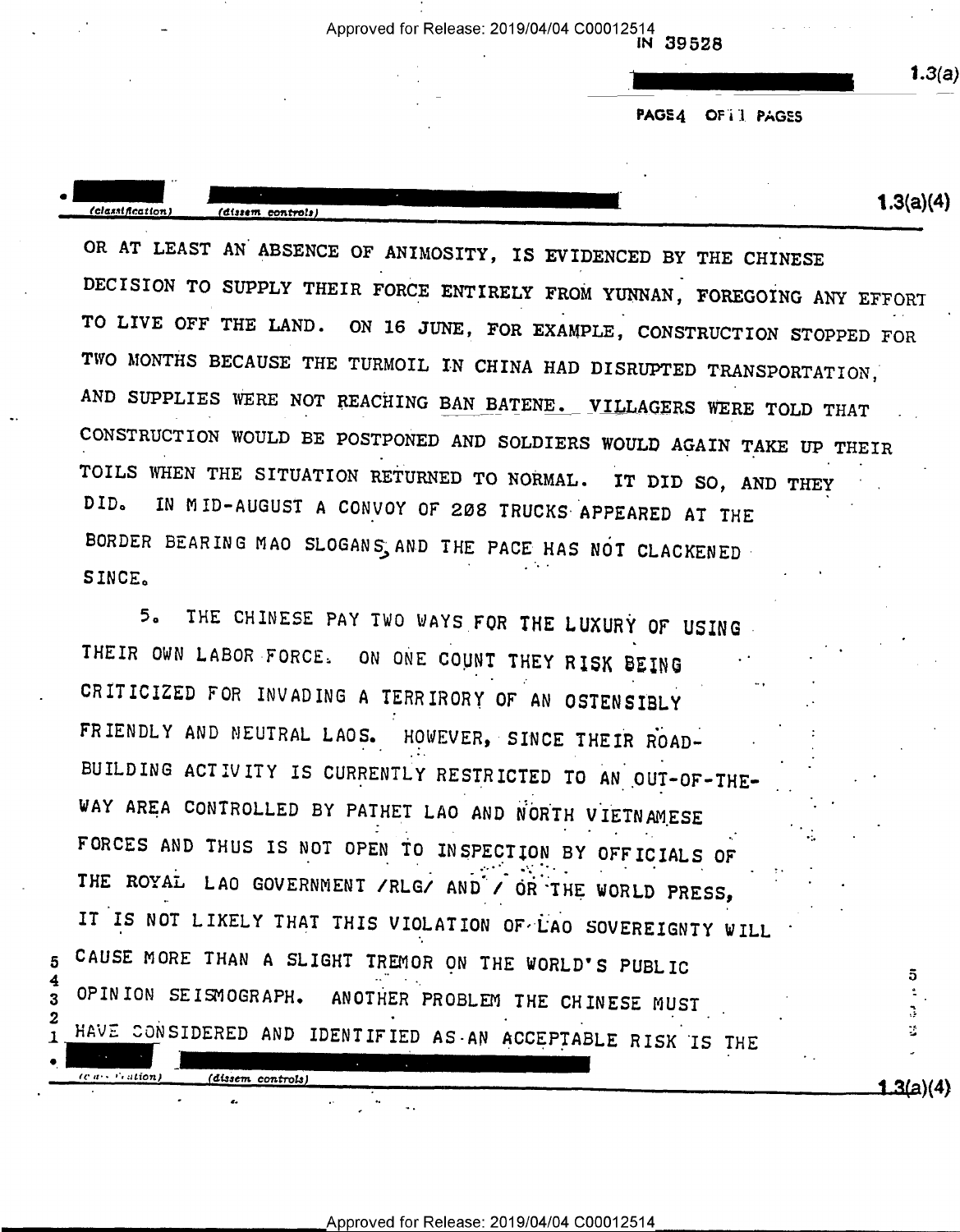**FORM** 3007

(classification)

**OAAOLET** 

(dissem controls)

39523 IN.

 $(1.3(a))$ 

PAGE 5 OF 11 PAGES

 $1.3(a)($ 

FACT THAT THEY ARE EXPOSING THEIR TROOPS TO AIR ATTACK. THE PRESENCE OF ANTIAIRCRAFT WEAPONS INDICATES THIS, AS DOES THE INDOCTRINATION OF VILLAGERS TO DIG SHELTERS AND TO EXPECT AIR ATTACKS. HOWEVER, THIS, TOO, WAY FACTOR OUT TO A BARGAIN-RATE PRICE. WHILE THE CHINESE ARE WELL AWARE THAT THE UNITED STATES AIR FORCE IS BOMBING PATHET LAO AND NORTH VIETNAMESE FORCES IN LAOS, THEY PROBABLY ASSUME THAT THE UNITED STATES WOULD CONSIDER BOMBING ATTACKS AGAINST THE CHINESE COMMUNIST PEOPLES LIBERATIONS ARMY /PLA/ IN THE CATEGORY OF A NEW BALL GAME. THUS, THE CHINESE MAY WELL BE GOING UNDER THE ASSUMPTION THAT THEY HAVE ONLY TO DEAL WITH THE FEW SCORE LAO AND THAI-PILOTED  $T-2S'S$ .

OVERALL, THERE IS ONE OTHER SLIGHT RISK THE CHINESE  $6.$ RUN IN BUILDING THIS ARTERY. OBVIOUSLY, ANY ROAD THAT LEADS OUT CAN ALSO LEAD IN. IN JUDGING THIS THREAT, HOWEVER, A CURSORY LOOK AT THE POTENTIAL OF EVEN A MILITARILY-KOMOGENEOUS SOUTHEAST ASIA WOULD RENDER ANY DOUBTS THE CHINESE HAD ON THIS SCORE SHORT-LIVED.

WHILE THE TOTAL OF THESE FACTORS MAY BE SMALL BY  $7.$ CHINESE COST-INDEXING STANDARDS. THE ROAD-BUILDING PROGRAM

**1.3(a)(4)**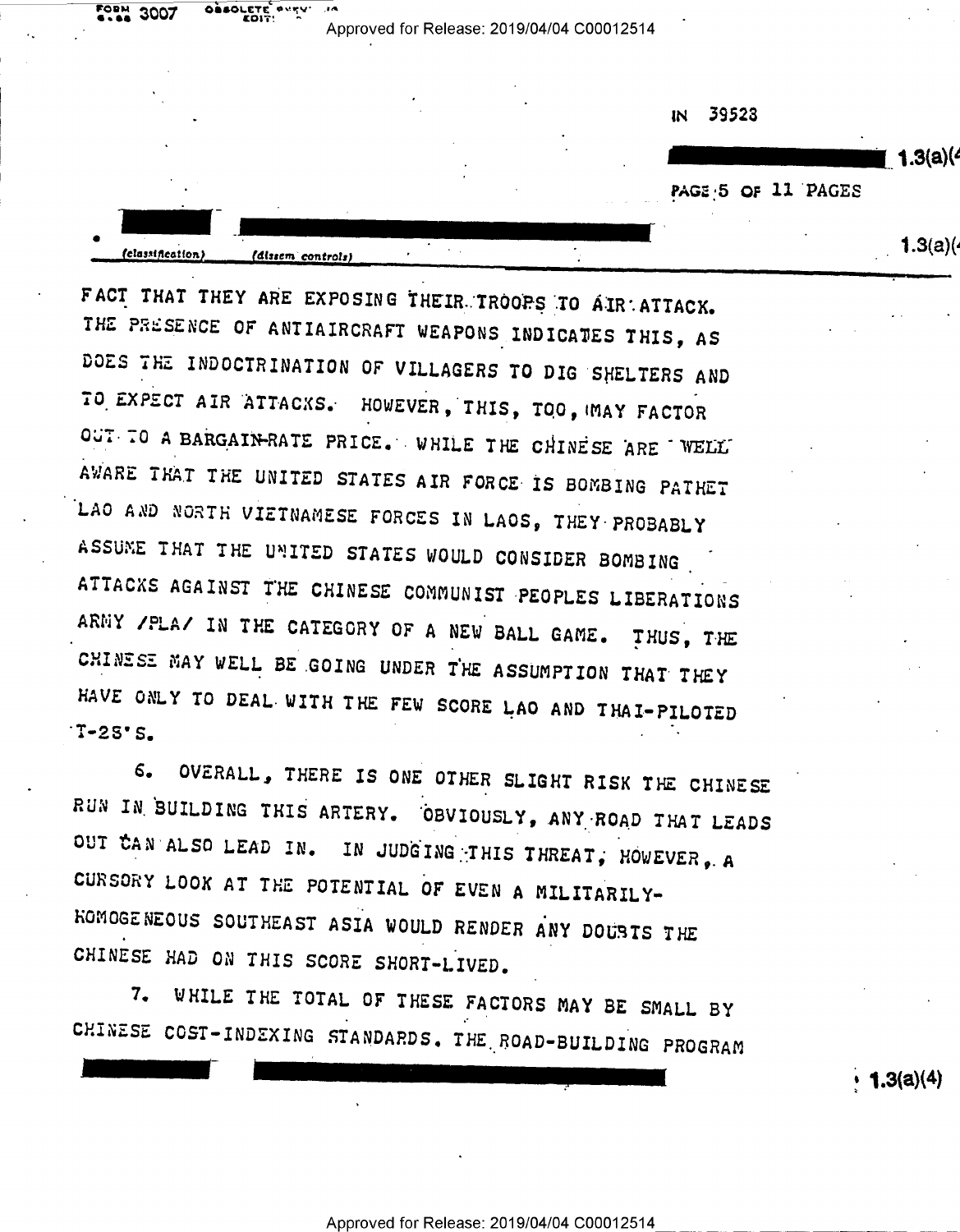Approved for Release: 2019/04/04 C00012514 W 59528  $1.3(a)(4)$ AGE 6 OF 11 PAGES  $1.3(a)(4)$ felessification (dissem controls)

NEVERTHELESS REPRESENTS A CONSIDERABLE INVESTMENT OF MANPOWER AND CAPITAL AND MUST, THEREFORE, HAVE SOME MORE SPECIFIC GOAL THAN SIMPLY OPENING NEW TRADE ROUTES, AWALYSTS WILL FIND MOTIVES APLENTY, ONE NO DOUBT MORE FAR REACHING THAN THE NEXT, TO EXPLAIN HOW THE CONSTRUCTION OF THIS ROUTE IN NORTH LAOS FITS INTO THE CHINESE GRAND DESIGN. IT APPEARS LIKELY THAT THE CHINESE OBJECTIVE IS MULTI-PURPOSED. SOME OF THE MORE VALID PROBABILITIES WOULD SEEM TO BE AS FOLLOWS:

 $2.46$   $300$ 

 $\overline{1}$  . EDITIST .

A. THE CHINESE MUST BE PRESUMED TO HAVE BEEN FOLLOWING POLITICAL DEVELOPMENTS IN VIETNAM AND THE UNITED STATES WITH A MORE-THAN-CASUAL EYE. THUS IT MUST ALSO BE ASSUMED THAT THEY FORESAW THE POSSIBILITY OF AMERICAN/ VIETNAMESE PEACE NEGOTIATIONS WELL BEFORE THE BEGINNING OF THE PARIS TALKS. IF ONE ACCEPTS THESE POSSIBILITIES, IT IS 'LIKELY THAT THE CHINESE LOOKED UPON THE ROAD-BUILDING PROJECT-AS A MEANS OF STRENGTHENING THEIR INFLUENCE OVER THE PATHET LAO INSURGENCY. A ROAD LEADING TO MUONG SAI. AND VERY POSSIBLY BEYOND, WOULD PROVIDE THEM WITH GOOD LINES OF COMMUNICATIONS AND A LOGISTICS ARTERY TO SUPPLY THE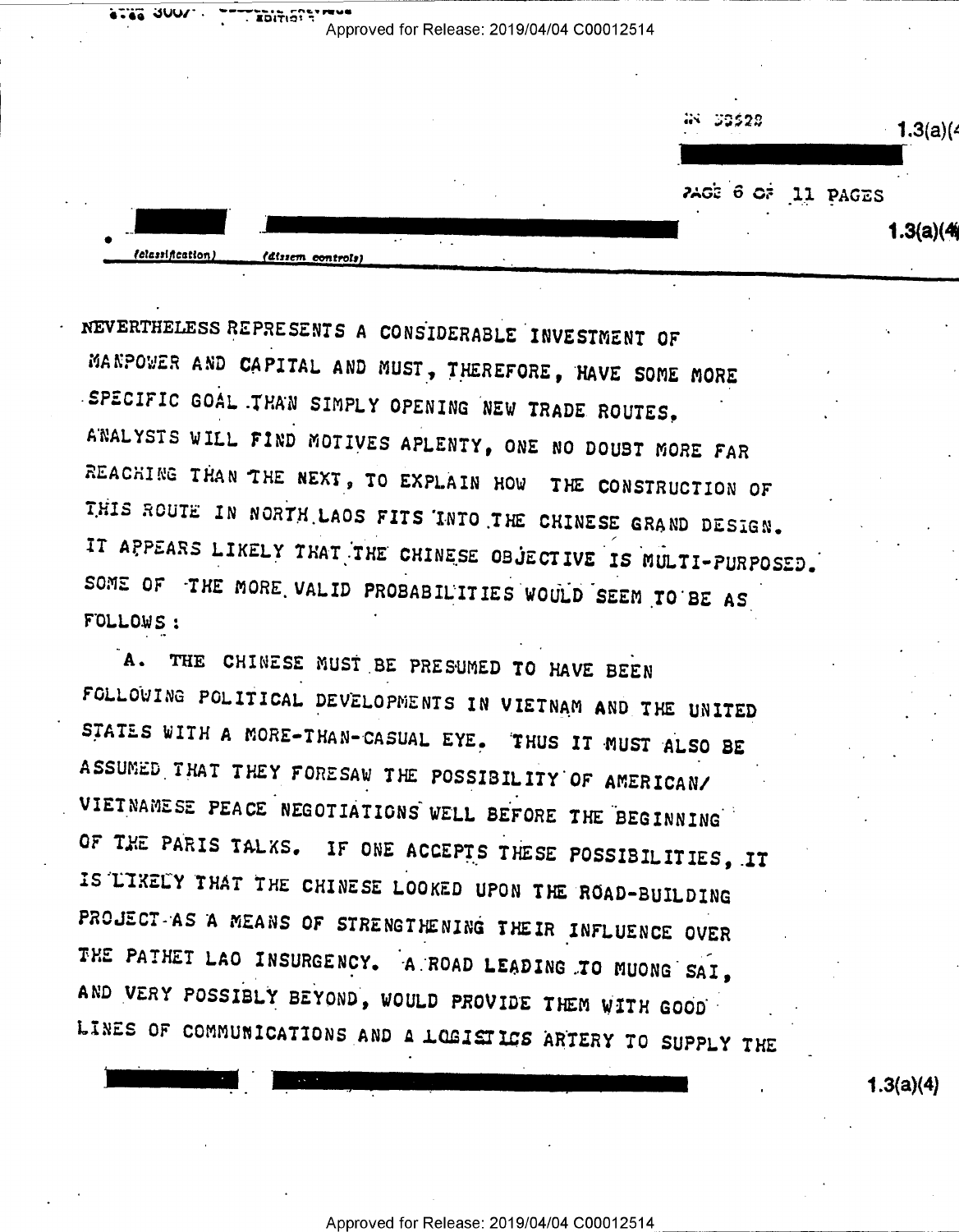|                       |                                    |  | ж<br>32528 |        | 1.3(a)(   |  |
|-----------------------|------------------------------------|--|------------|--------|-----------|--|
|                       |                                    |  |            | $\sim$ |           |  |
|                       |                                    |  | PAGE7      | OP     | 11 PAGES  |  |
| ۰<br>(classification) | $\sim$ $\sim$<br>(dissem pontrols) |  |            |        | 1.3(a)(4) |  |

PATHET LAO FORCES AND THUS STRENGTHEN THEIR POLITICAL HAND IN DEALING WITH THE LAO SUBVERSIVE MOVEMENT, WHICH HAS CONE TO RELY PRIMARILY ON THE NORTH VIETNAMESE. THIS MOTIVE HAS NO DOUBT BEEN GIVEN IMPETUS BY THE NORTH VIETNAMESE DECISION TO NEGOTIATE WITH THE UNITED STATES. FEARING THAT THE NEGOTIATIONS IN PARIS, OF WHICH THEY DISAPPROVE, WILL CAST THE FUTURE OF THE AREA BY GRANTING A HECEMONY TO THE PATHET LAO/READ NORTH VIETNAMESE/, THE CHINESE MAY WELL HAVE DECIDED UPON THIS COURSE IN ORDER TO INCREASE THEIR OPTIONS IN AN AREA OF TRADITIONAL SIGNIFI-CANCE TO CHINA.

**MAN 3007** 

IF THE CHINESE ARE ABLE TO REORIENT THE PATHET B. LAO MOVEMENT LOGISTICALLY, AND THUS POLITICALLY, IT COULD GIVE THEM ANOTHER SMALL LEVER WITH WHICH TO PRESSURE THE NORTH VIETNAMESE. IF THEY ARE WILLING TO USE PLA TROOPS IN NORTH LAOS, IT COULD MEAN THAT CHINESE TROOPS AND INSTALLA-TIONS COULD BE PLACED ALONG THE NORTHERN SECTOR OF THE CURRENT LAO/NORTH VIETNAM BORDER. THIS, IN TURN, WOULD PROVIDE THE CHINESE WITH YET ANOTHER POLITICAL LEVER TO BE USED AGAINST NORTH VIETNAM, AS WELL AS BASES FROM WHICH TO

 $1.3(a)(4)$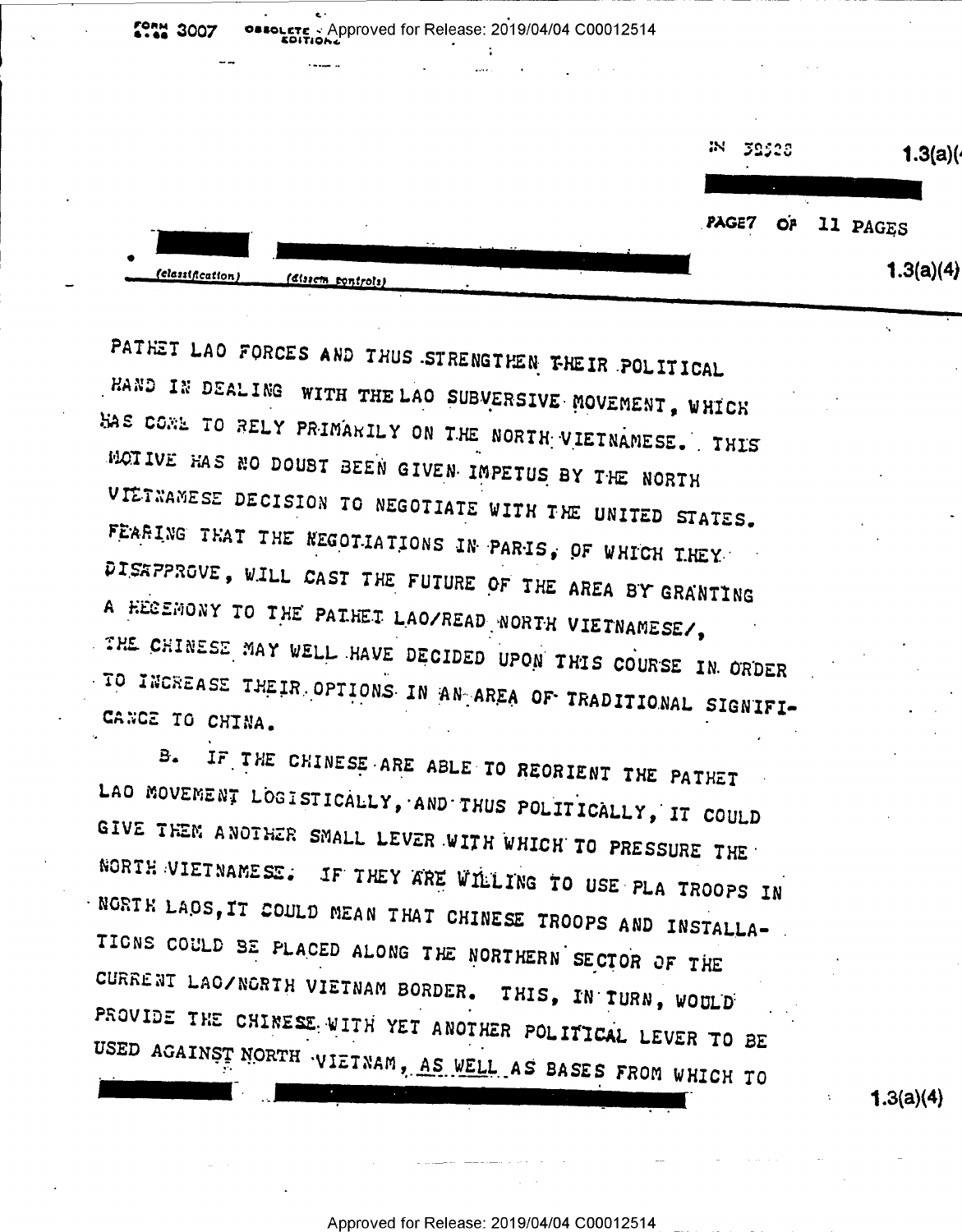|                  |                   |                             | 39528<br>$\blacksquare$ |           |
|------------------|-------------------|-----------------------------|-------------------------|-----------|
|                  |                   |                             |                         | 1.3(a)(4) |
|                  |                   | $\mathcal{L}=\mathcal{L}_0$ | 11 PAGES<br>PAGES, OF   |           |
| (classification) | faissem controls) |                             |                         | 1.3(a)(4) |

MOUNT CLANDESTINE OPERATIONS INTO THE EORDER AREA OF NORTH VIETNAM IF AND WHEN SUCH OPERATIOUS APPEAR TO RE IN THE INTEREST OF THE CHINESE.

C. ANOTHER RELATED AND POSSIBLY MAJOR CHINESE OBJECTIVE COULD WELL BE TO ESTABLISH A BUFFER ZONE IN NORTHWEST LAOS TO INSURE THEIR HOME TERRIPORY AGAINST UNWANTED INFLUENCE.

D. WITH THE VIETNAMESE PEACE TALKS, THE POSSIBILITY OF ANOTHER TRIAL MARRIAGE BETWEEN THE CONTENDING FORCES IN LAOS BECOMES MORE THAN A POSSIBILITY. A CHINESE MILITIRY PRESENCE IN LAOS WILL NO DOUBT INFLUENCE THOSE INVOLVED IN DECIDING WHAT THE TERMS OF THAT MARRIAGE SHALL BE. THE ARGUMENT THAT A COMMUNIST-ORIENTED MOVEMENT IN VIENTIANE WILL BE IN A BETTER POSITION TO NEGOTIATE THE CHINESE REMOVAL WILL BE DIFFICULT TO REFUTE. THE PRICE CAN BE READILY IMAGINED-LEGITIMATION OF THE ROAD CONSTRUCTION AS AN ATD-PROJECT, TACIT ACCEPTANCE OF CHINESE BASES IN SAYABLURY PROVINCE ON THE THAI BORDER, AND INCREASED CHINESE INFLUENCE IN VIENTIANE.

E. YET ANOTHER OBJECTIVE OF THE CHINESE ROAD MAY

 $1.3(a)(4)$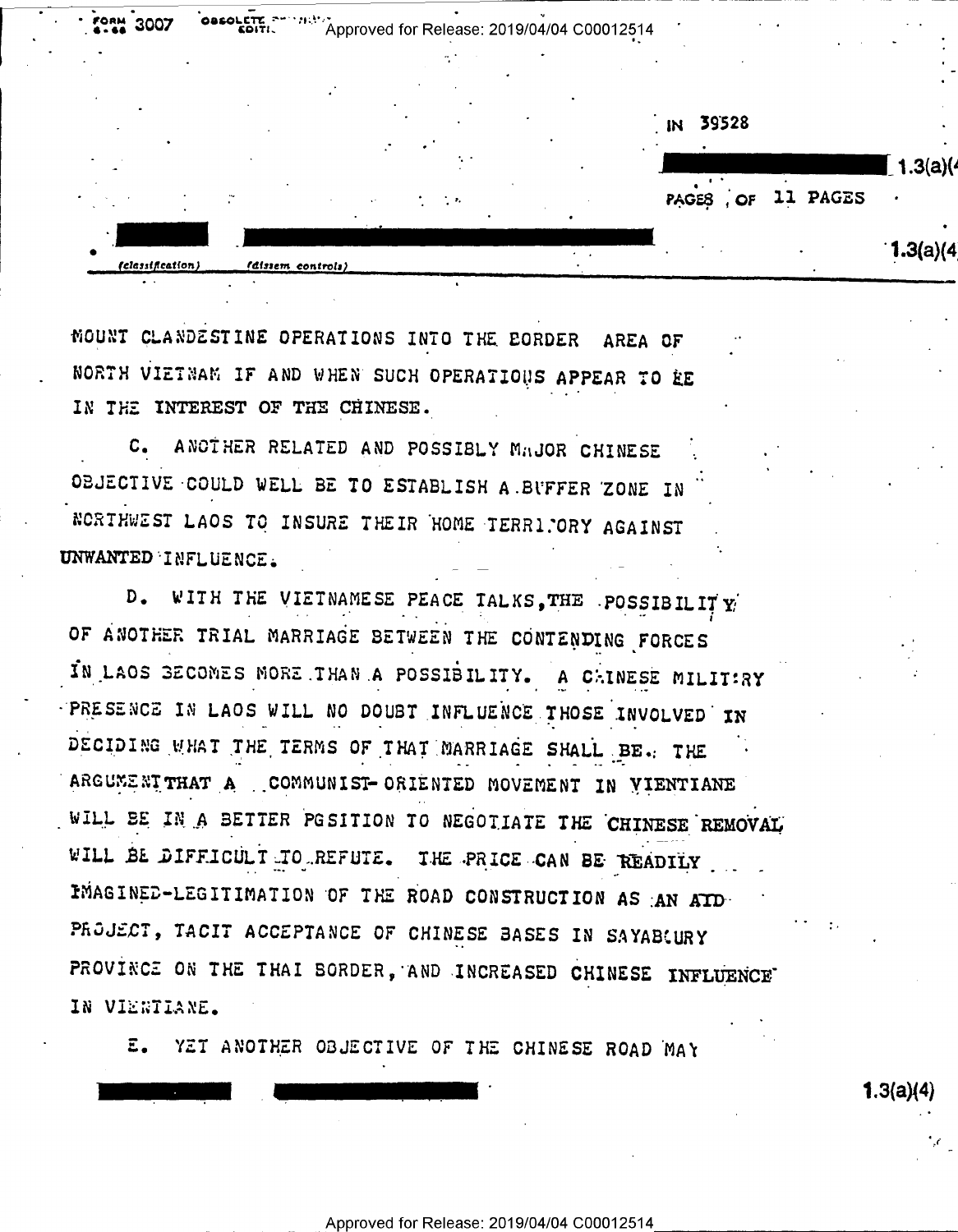3007 Fion: 19 Approved for Release: 2019/04/04 C00012514



3E TO TRADE ON THE FIRST FAINT CRACKS TO APPEAR IN THE LAST. TEN YEARS IN THE MONOLITH OF THAI POLITICS. WITH A ROAD TO MUONG SAI, THE CHINESE WOULD HAVE ESTABLISHED A MOTORABLE LINK TO OLD ROUTE 46 WHICH LEADS TO THE MEKONG AT PAK BENG, A ROUTE WHICH HAS BEEN USED BY THAI COMMUNIST TERRORISTS: INFILTRATING AND EXFILTRATING THAILAND. THIS OBVIOUSLY WOULD FACILITATE CHINESE SUPPORT FOR THE THAI COMMUNIST TERRORIST MOVEMENT. AT THE OPTIMUM, THE CHINESE MAY HOPE TO CONVERT THE CURRENT LIMITED THAI INSURGENCY MOVEMENT TO A FULL-BLOWN REVOLUTION BEARING THE STAMP OF QUOTE MADE IN CHINA UNQUOTE. AT THE VERY LEAST, THE CHINESE MIGHT HOPE TO PRESSURE THAILAND TO A RETURN TO ITS CENTURIES-OLD POLICY OF MAINTAINING A COVERT FOOT IN THE OPPOSITE CAMP TO SOFTEN ANY SUDDEN REVERSALS OF FORTUNES.

IT IS NOT PROBABLE THAT THE LAO GOVERNMENT WILL 8. INITATE GROUND OR AIR MILITARY OPERATIONS AGAINST THE CHINESE ROAD PROJECT. LAOS DOES NOT WISH TO PROVOKE THE COLOSSUS TO THE NORTH. ALSO, THE LAO GOVERNMENT APPEARS TO BE UNSURE OF ITS LEGAL POSITION. ON 13 JANUARY 1962 SISOUMANG SISALEUMSAK SIGNED AN AGREEMENT FOR THE

**1.3(a)(4)**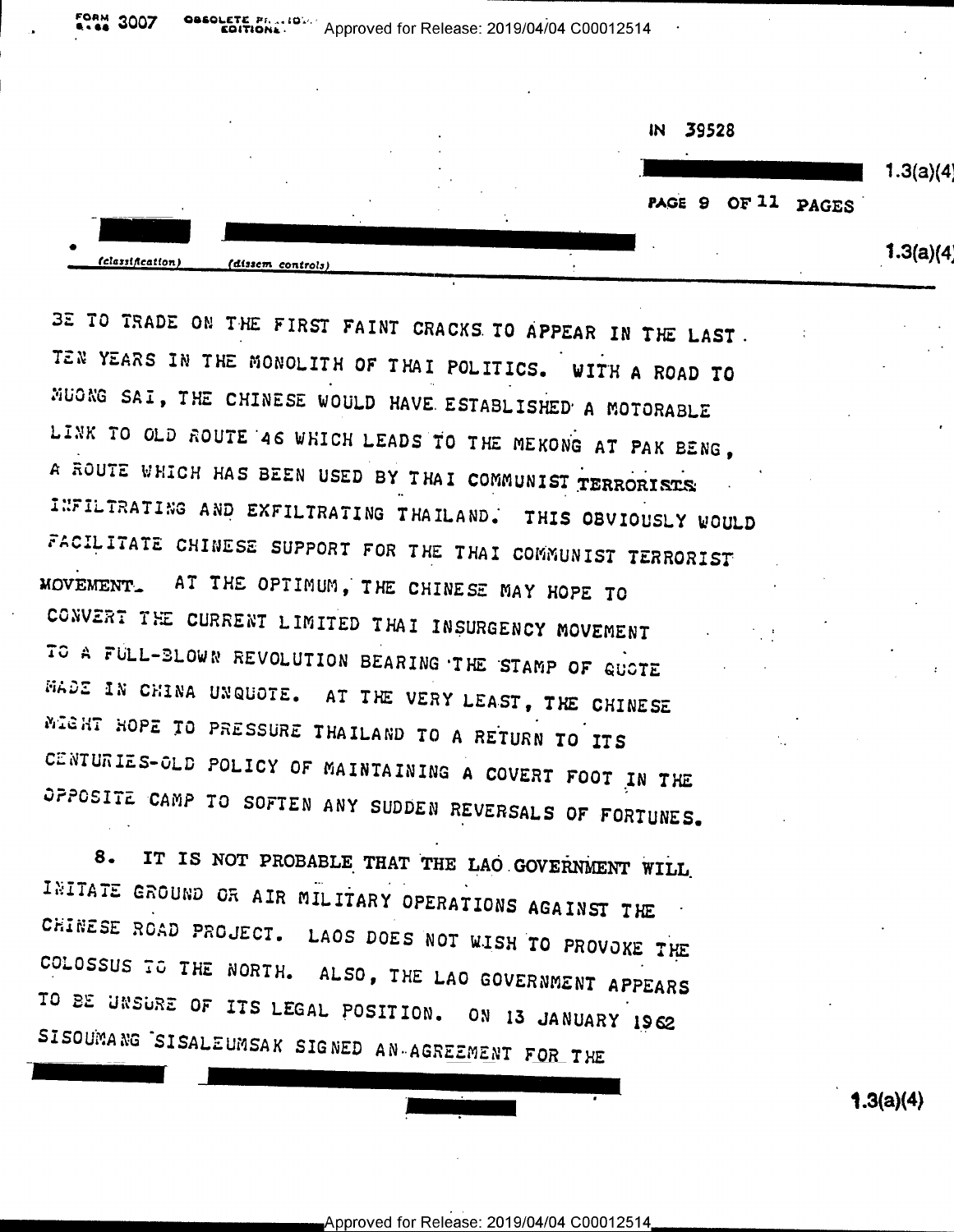| Approved for Release: 2019/04/04 C00012514 |  |  |
|--------------------------------------------|--|--|
|--------------------------------------------|--|--|

Lietuvos dienvidos dienvidos dienvidos dienvidos dienvidos dienvidos dienvidos dienvidos dienvidos dienvidos d

"

1N 39528

 $1.3(a)(4)$ 

PAGEID OF 11 PAGES

 $\overline{\phantom{a} \phantom{a}}$   $\overline{\phantom{a}}$   $\overline{\phantom{a}}$   $\overline{\phantom{a}}$   $\overline{\phantom{a}}$   $\overline{\phantom{a}}$   $\overline{\phantom{a}}$   $\overline{\phantom{a}}$   $\overline{\phantom{a}}$   $\overline{\phantom{a}}$   $\overline{\phantom{a}}$   $\overline{\phantom{a}}$   $\overline{\phantom{a}}$   $\overline{\phantom{a}}$   $\overline{\phantom{a}}$   $\overline{\phantom{a}}$   $\overline{\phantom{a}}$   $\overline{\phantom{a}}$ 

1.3(a)(4

 $\mathbf{c}$ 

u R

THAT THE NAM THA QUOTE EXTENSION UNQUOTE WAS MERELY PHOUMI'S PROPOSAL CONSTRUCTION or A ROAD BETWEEN MENG LA, CHINA, AND PHONG SALY, LAOS. ACCORDING TO A RADIO PEKING BROADCAST BASED ON A NEW CHINA NEWS AGENCY REPORT, THE THEN DEPUTY PRIME MINISTER; PHOUMI NOSAVAN, ASKED THAT THE ROAD LINKING'THE FRONTIERS OF CHINA IN YUNNAN PROVINCE WITH PHONG SALY BE EXTENDED AFTER ITS COMPLETION TO NAM THA IN HOUEI SAI. AT THE TIME. SOUVANNA PHOUMA TOLD THE AMERICAN AMBASSADOR THAT THE ONLY AGREEMENT IN FORCE WAS FOR THE CONSTRUCTION OF.A ROAD FROM MENG LA TO PHONG SALY, AND WHICH HAD NOT YET BEEN APPROVED BY THE LAO GOVERNMENT. ON 21 NOVEMBER 1968 SOUVANNA CONFIRMED HIS 1962 STATEMENT TO THE AMERICAN AMBASSADOR BUT AMPLIFIED IT BY EXPRESSING THE'VIEW THAT PHOUMI HAD REQUESTED THE CHINESE TO BUILD A ROAD FROM NAM THA TO BAN HOUEI SAI. IF THIS PROVES CORRECT THE CHINESE MAY WELL PLAN TO'USE OLD ROUTE 46 TO BAN HOUEI SAI AS WELL AS OLD ROUTE 46 TO PAK BENG. THE LAO FOREIGN OFFICE HAS BEEN UNABLE TO LOCATE THE APPROPRIATE FILES ON THIS CASE. THUS, THERE IS SOME POSSIBILITY THAT-THE LAO GOVERNMENT ACTUALLY AGREED IN 1962 TO THE CONSTRUCTION OF THE ROAD CURRENTLY BEING UNDERTAKEN BY THE CHINESE COMMUNISTS, on AT LEAST AGREED To THE CONSTRUCTION or A ROAD IN THE GENERAL AREA IN WHICH THE CHINESE ARE NOW WORKING.

 $\bullet$  ,

(classification) (dissem controls)

 $\mathbf{3}$ 

 $\boldsymbol{2}$ 

5 4 (classification)

(dissem controls)